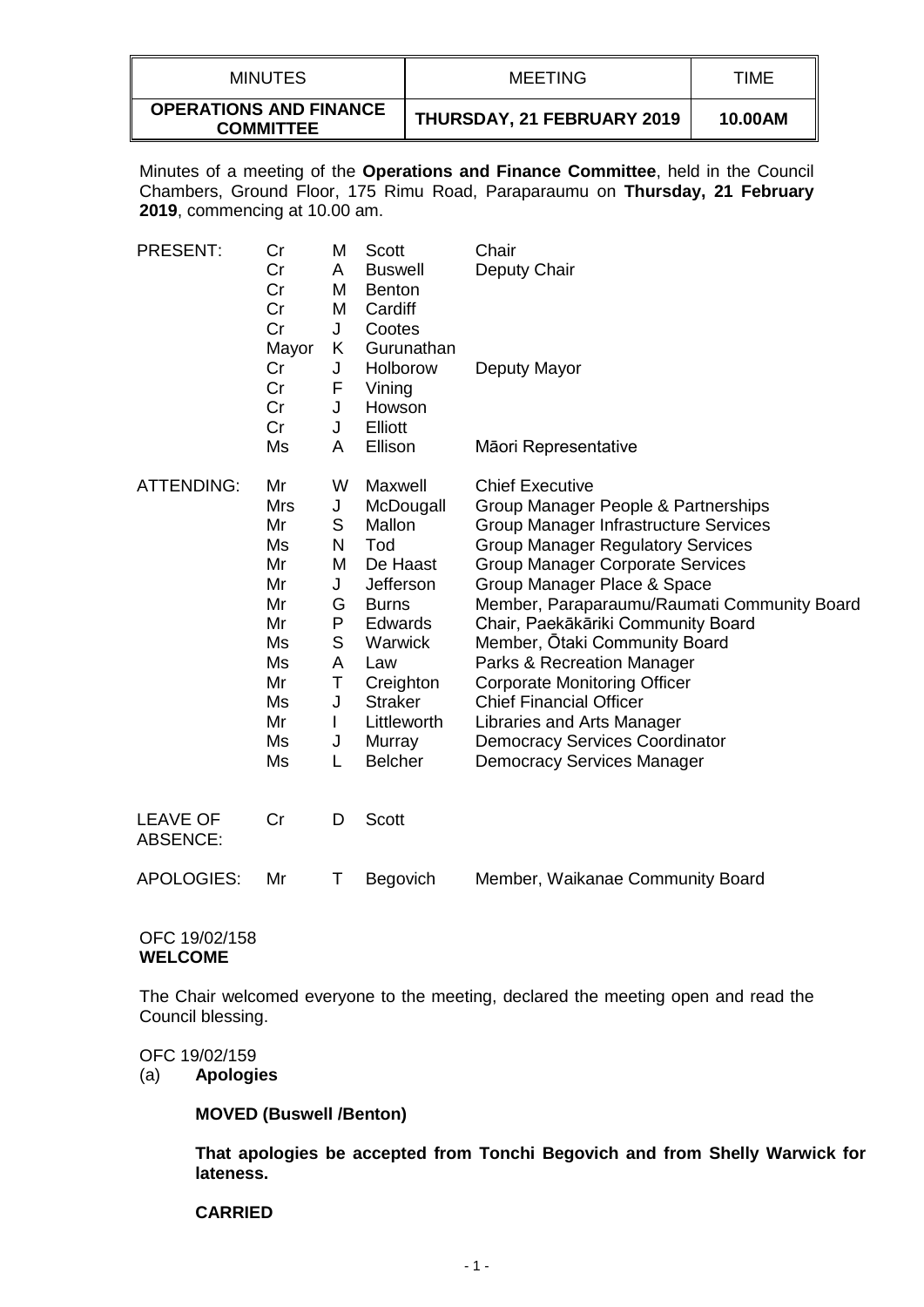| <b>MINUTES</b>                                    | MEETING                    | TIME    |
|---------------------------------------------------|----------------------------|---------|
| <b>OPERATIONS AND FINANCE</b><br><b>COMMITTEE</b> | THURSDAY, 21 FEBRUARY 2019 | 10.00AM |

It was noted that Cr D Scott was on leave of absence.

(b) **Declarations of Interest Relating to agenda items.** There were no declarations of interest relating to agenda items.

OFC 19/02/160 **PUBLIC SPEAKING TIME – for items relating to the agenda** There were no public speakers.

OFC 19/02/160 **PUBLIC SPEAKING TIME – for items relating to the agenda** There were no public speakers.

# OFC 19/02/161 **MEMBERS' BUSINESS**

- (a) Public Speaking Time Responses. No responses required.
- (b) Leave of Absence There was no leave of absence.
- (c) Matters of an Urgent Nature. There were no matters of an urgent nature.

The Chair thanked Annette McLaughlin for the support provided to Elected Members in her role of the Democracy Services Advisor. Ms McLaughlin, who would be leaving Kāpiti Coast District Council this week and heading to the United Kingdom, was presented with flowers and a gift by Mayor Gurunathan on behalf of members.

*Shelley Warwick arrived at 10.08am*

# **RIVER RECHARGE**

The Chair invited Sean Mallon and Martyn Cole to speak to a presentation 'River recharge with ground water' and answer members' questions.

Members were interested to know if it would be possible to understand the cost of power for the recharge.

Cr Benton left at 10.46am and returned at 10.47am. Cr Holborow left at 10.46 and returned at 10.49am

Members were advised there had been two largely administrative changes to consents. A third change to consents had been driven by adaptive management. This change related to the removal of some coastal stream sites that were not providing valuable information.

Staff were thanked for their presentation.

# OFC 19/02/162 **ACTIVITY REPORT: 1 OCTOBER TO 31 DECEMBER 2018 (Corp-19-729)**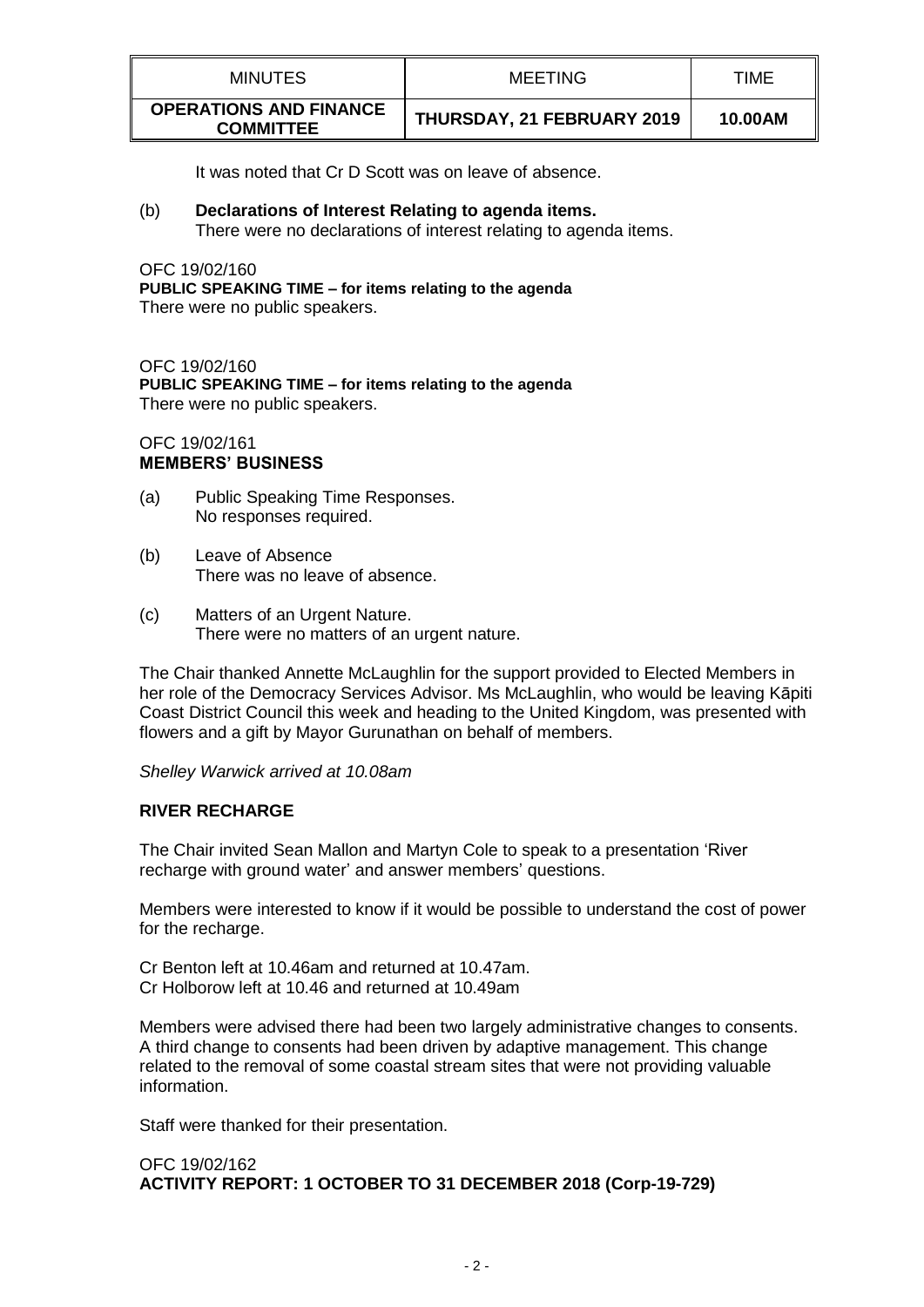| MINUTES                                           | MEETING                    | <b>TIME</b> |
|---------------------------------------------------|----------------------------|-------------|
| <b>OPERATIONS AND FINANCE</b><br><b>COMMITTEE</b> | THURSDAY, 21 FEBRUARY 2019 | 10.00AM     |

Terry Creighton spoke to the report and gave a presentation showing a brief summary of the second quarter Activity Report.

Group Managers and Officers spoke to their activities and key results and responded to members' questions.

With regard to carbon energy management members discussed that a petition is expected in the near future asking the Council to aim to be carbon neutral by 2025. The Chief Executive advised that the abatement curve needs to be revisited and a view taken on what can both improve the Councils carbon footprint and reduce costs. Given the current green line strategy, he observed, this will be a challenging area.

Members were advised that:

- There will be a briefing to Council on the Arts Trail. There may be some tweaks and minor improvements made but there is no planned reorganisation of the Arts Trail.
- Discussions being undertaken with Greater Wellington Regional Council on a broader scale around forestation are looking promising.
- The economic development strategy refresh is progressing and is going back to the drafting group on Friday 22 February 2019. The next phase will involve work with an industry cluster group.
- There would be a discussion with Councillors about a review of the funding arrangements for major events.
- Work is currently being undertaken to work through with i-site staff and stakeholders what future service delivery offerings will be and where they will be delivered from.
- Discussions that staff are having with developers indicate that the Council is likely, during the year, to receive several significant subdivision developments seeking consent.

Staff were thanked for fantastic feedback received by members about the Ōtaki Pool and for free swim spaces having been made available.

*Cr Elliott left at 11.28am and returned at 11.38am*

Staff committed to responding to Cr Cootes about the removal of the Ōtaki page from the Council website and about the future of the Economic Update.

*Cr Benton left at 11.53am and returned at 12.20pm*

*The meeting broke for morning tea at 11.55am and resumed at 12.09pm.*

Staff were congratulated on positive results on the rating for the handling of alcohol and food applications.

It was noted that as a result of the holiday period some records were not entirely up to date regarding regulatory services related compliments and complaints when the reports were compiled in terms of compliments and complaints. There were several additional compliments and one additional complaint that were received in quarter two. This data would be updated in the next report.

*Cr Vining left the meeting at 12.30pm and returned at 1.05pm*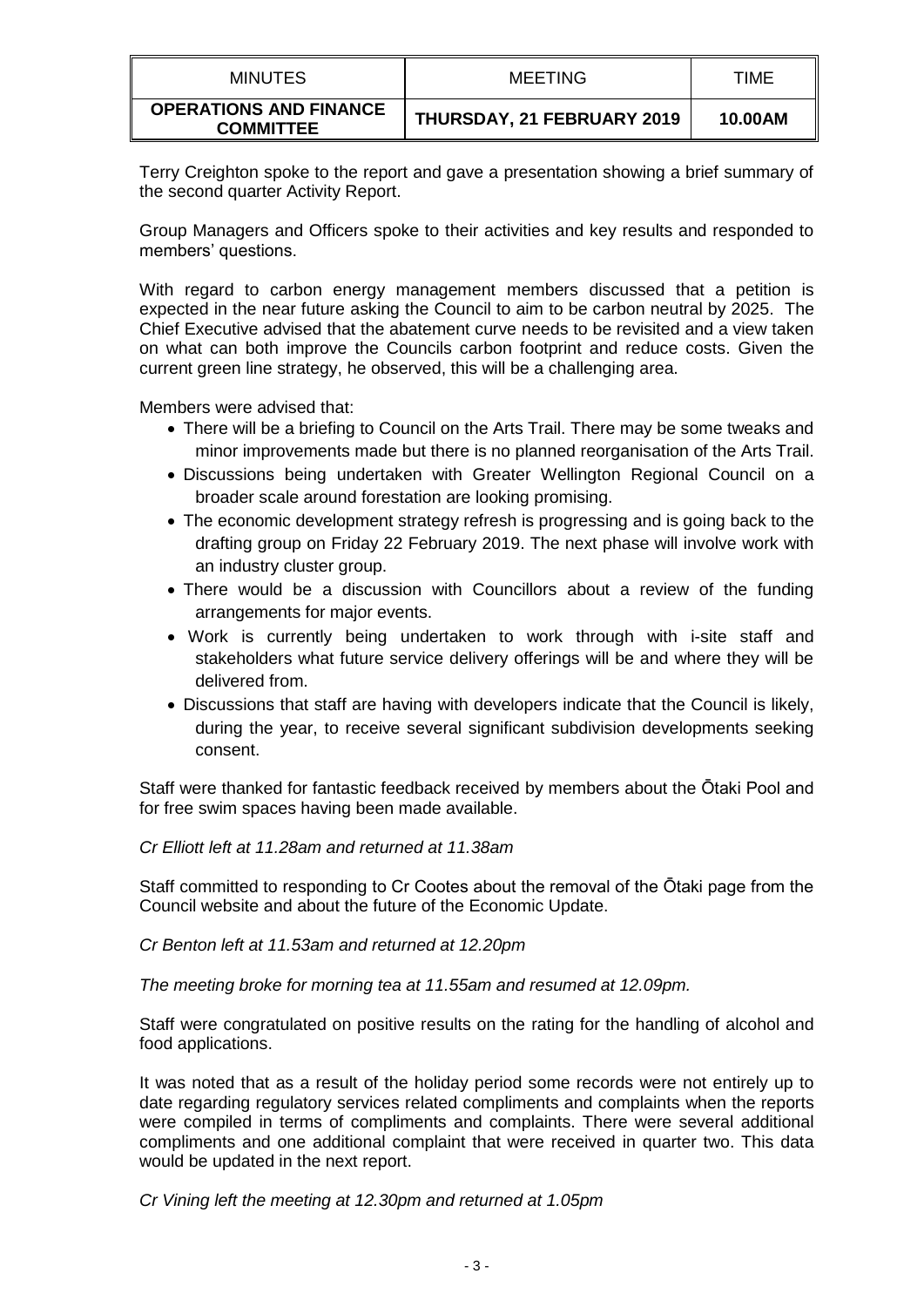| MINUTES                                           | MEETING                    | TIME    |
|---------------------------------------------------|----------------------------|---------|
| <b>OPERATIONS AND FINANCE</b><br><b>COMMITTEE</b> | THURSDAY, 21 FEBRUARY 2019 | 10.00AM |

*The meeting broke for lunch at 12.37pm and resumed at 1.05pm*

# **MOVED (Buswell/Cardiff)**

**That the Operations and Finance Committee notes the status of the projects in the Summary List of Projects (Appendix A) and the performance results for the second quarter of 2018/19 contained in the Activity Reports attached as Appendix B to this Report CORP-19-729.** 

### **CARRIED**

### OFC 19/02/163 **FINANCIAL REPORT TO 31 DECEMBER 2018 (Corp-19-707)**

Jacinta Straker spoke to the report and answered members' questions.

Members acknowledged the hard work by the finance team in order to keep to the direction that Councillors had given.

### **MOVED (Vining /Elliott)**

**That the Operations and Finance Committee notes the actual financial performance and position of the Council for the year ended 31 December 2018 as contained in this report (Corp-19-707).** 

#### **CARRIED**

### OFC 19/02/164 **OPERATIONS AND FINANCE FORWARD AGENDA PROGRAMME (PP-19-730)**

The report was taken as read. The Chair requested the Review of Treasury Management Policy be included in a future agenda before the end of the year.

#### **MOVED (Gurunathan /Buswell)**

**That the Operations & Finance Committee receives this report PP-19-730 and notes the attached Operations and Finance Committee forward agenda programme.** 

#### **CARRIED**

# OFC 19/02/165 **CONTRACTS UNDER DELEGATED AUTHORITY (Corp-19-731)**

The report was taken as read.

#### **MOVED (Benton/Holborow)**

**That the Operations and Finance Committee notes there were three contracts accepted under delegated authority over \$250,000 for the period 1 October to 31 December 2018.**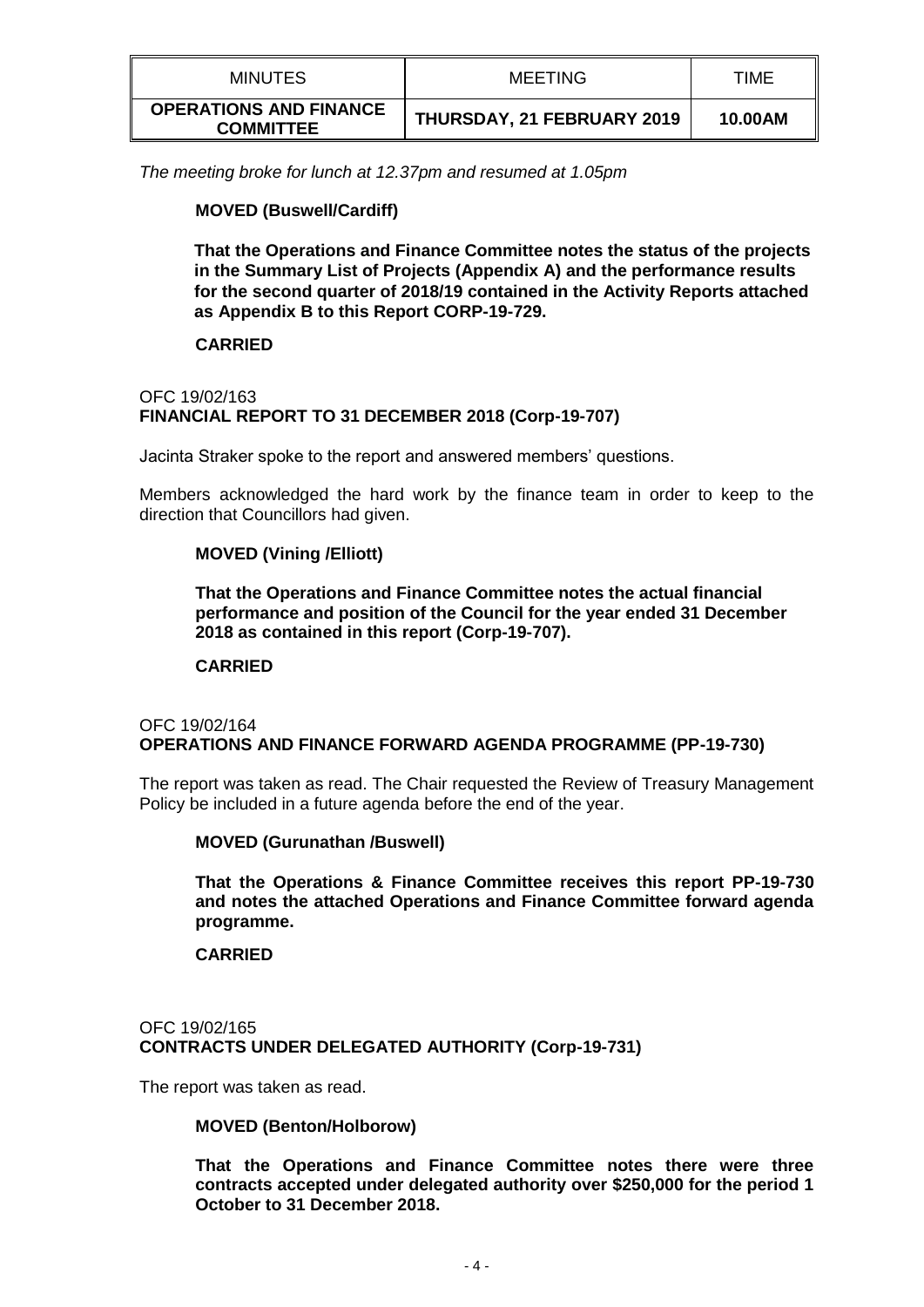| <b>MINUTES</b>                                    | <b>MEETING</b>             | TIME    |
|---------------------------------------------------|----------------------------|---------|
| <b>OPERATIONS AND FINANCE</b><br><b>COMMITTEE</b> | THURSDAY, 21 FEBRUARY 2019 | 10.00AM |

#### **CARRIED**

OFC 19/02/166 **CONFIRMATION OF MINUTES: 15 November 2018**

### **MOVED (Cardiff/Buswell)**

**That the minutes of the Operations and Finance Committee meeting held on 15 November 2018 be adopted as a true and correct record.**

#### **CARRIED**

OFC 19/02/167 **PUBLIC SPEAKING TIME: for items not on the agenda.** There were no public speakers.

### OFC 19/02/168 **PUBLIC EXCLUDED RESOLUTION**

**MOVED (Gurunathan/Benton)**

**That the Operations and Finance Committee move into a Public Excluded meeting:**

# **PUBLIC EXCLUDED RESOLUTION**

**That, pursuant to Section 48 of the Local Government Official Information and Meetings Act 1987, the public (with the exception of Community Board representatives) now be excluded from the meeting for the reasons given below, while the following matters are considered:**

**Confirmation of Public Excluded minutes – 15 November 2018**

**The general subject of each matter to be considered, while the public are excluded, the reason for passing this resolution in relation to each matter, and the specific grounds under Section 48(1) of the Local Government Official Information and Meetings Act 1987, for the passing of this resolution are as follows:**

| <b>General subject of</b> | <b>Reason for passing this</b> | <b>Grounds under Section</b> |
|---------------------------|--------------------------------|------------------------------|
| each matter to be         | resolution in relation to      | 48(1) for the passing of     |
| considered                | each matter                    | this resolution              |